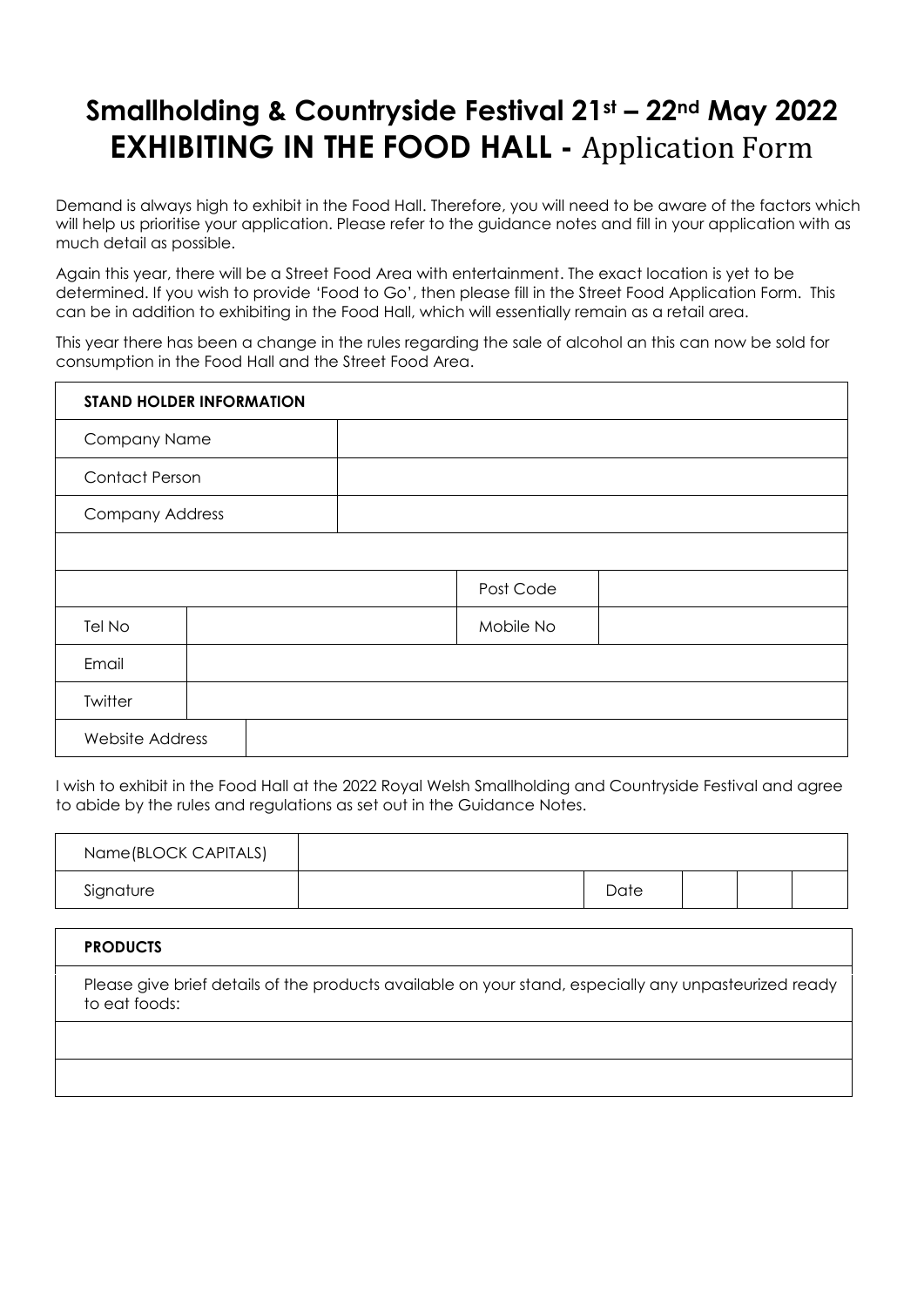| <b>DOCUMENTATION</b> (Please provide copies of all documents or your application will be rejected)                                                                   |                     |  |
|----------------------------------------------------------------------------------------------------------------------------------------------------------------------|---------------------|--|
| <b>Public Liability Insurance</b>                                                                                                                                    | <b>Expiry Date:</b> |  |
| Exact details from Food Standards Agency website:<br>Hygiene Rating (3, 4 or 5):<br><b>Business Name:</b><br>Address:<br><b>Business Type:</b><br>Date of inspected: |                     |  |
| Personal Alcohol License                                                                                                                                             | <b>Expiry Date:</b> |  |
| Type of HACCP for this event e.g. SFBB, Safe Catering,<br>Cook Safe, etc:                                                                                            |                     |  |
|                                                                                                                                                                      |                     |  |

Evidence that you have complied with the last inspection report by the Society's EHO (if applicable) and your own local EHO's inspection report.

| <b>STAND REQUIREMENTS</b> (Please indicate below)<br>Note: Stand will consist of a basic shell scheme, which does not include<br>walls panels. | No. Required |     |  |
|------------------------------------------------------------------------------------------------------------------------------------------------|--------------|-----|--|
| Retail Stand – 3m x 2m @ £31.50 per sqm = £189.00<br>(Stands available in multiples of 3m)                                                     |              |     |  |
| Corner Stand - add £55.00 per stand                                                                                                            | YFS          | NC. |  |

| <b>ADDITIONAL REQUIREMENTS (Please indicate below)</b>                                                                                                                                           | No. Required |
|--------------------------------------------------------------------------------------------------------------------------------------------------------------------------------------------------|--------------|
| Access to Electric Power – Up to 1KW - £45.00                                                                                                                                                    |              |
| Access to Electric Power – Up to 3KW - £60.00                                                                                                                                                    |              |
| Please provide a detailed list of electrical equipment:                                                                                                                                          |              |
|                                                                                                                                                                                                  |              |
|                                                                                                                                                                                                  |              |
| Electric – External Hook Up for Refrigeration - £50.00 per vehicle                                                                                                                               |              |
| Furniture – Trestle Table - £6.00 per table                                                                                                                                                      |              |
| Furniture – Chair - £3.00 per chair                                                                                                                                                              |              |
| Individual Kitchen - £200.00<br>(NB this will include the provision of a sink unit. Should you require electricity<br>in the kitchen please include your requirements in the section above.)     |              |
| Tickets/Passes – Additional Festival Single Day Pass - £8.50<br>(Tickets included within Stand Cost - 2 tickets per day for a single-fronted<br>stand and 3 tickets per day for a corner stand.) |              |